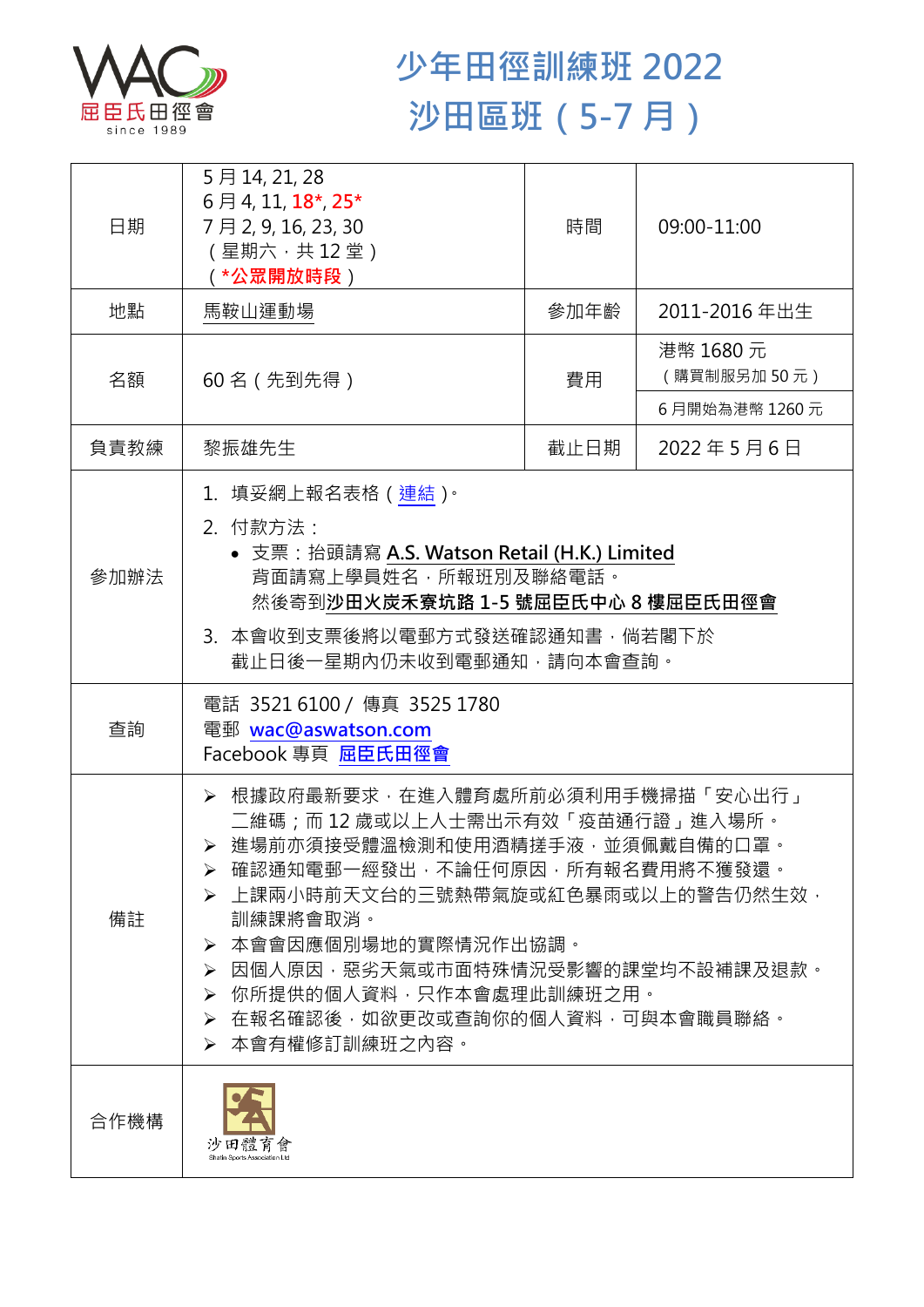

## **Junior Training Program 2022 Sha Tin District Class (May-Jul)**

| Date                  | May 14, 21, 28<br>Jun 4, 11, 18 <sup>*</sup> , 25 <sup>*</sup><br>Jul 2, 9, 16, 23, 30<br>(Sat, Total 12 sessions)<br>(*Public open hour)                                                                                                                                                                                                                                                                                                                                                                                                                                                                                                                                                                                                                                                                                                                                                                                                                                                                                       | Time     | 09:00-11:00                                             |  |
|-----------------------|---------------------------------------------------------------------------------------------------------------------------------------------------------------------------------------------------------------------------------------------------------------------------------------------------------------------------------------------------------------------------------------------------------------------------------------------------------------------------------------------------------------------------------------------------------------------------------------------------------------------------------------------------------------------------------------------------------------------------------------------------------------------------------------------------------------------------------------------------------------------------------------------------------------------------------------------------------------------------------------------------------------------------------|----------|---------------------------------------------------------|--|
| Venue                 | Ma On Shan Sports Ground                                                                                                                                                                                                                                                                                                                                                                                                                                                                                                                                                                                                                                                                                                                                                                                                                                                                                                                                                                                                        | Age      | Born in 2011-2016                                       |  |
| Quota                 | 60 (First come first serve)                                                                                                                                                                                                                                                                                                                                                                                                                                                                                                                                                                                                                                                                                                                                                                                                                                                                                                                                                                                                     | Fee      | <b>HKD \$1680</b><br>(Additional \$50 for tee purchase) |  |
|                       |                                                                                                                                                                                                                                                                                                                                                                                                                                                                                                                                                                                                                                                                                                                                                                                                                                                                                                                                                                                                                                 |          | HKD \$1260 start from Jun                               |  |
| Coach                 | Mr. Lai Chun Hung                                                                                                                                                                                                                                                                                                                                                                                                                                                                                                                                                                                                                                                                                                                                                                                                                                                                                                                                                                                                               | Deadline | 6 May 2022                                              |  |
| Application<br>Method | 1. Submit online application form (Link).<br>Payment method:<br>2.<br>• Bank cheque: Payable to A.S. Watson Retail (H.K.) Limited<br>Write down applicant's name, course name and contact number at the back.<br>Mail to WAC, 8/F, Watson House, 1-5 Wo Liu Hang Road, Fo Tan, N.T.<br>3. Confirmation email will be sent after receiving your cheque, please contact us<br>if you have not received one week after the deadline.                                                                                                                                                                                                                                                                                                                                                                                                                                                                                                                                                                                               |          |                                                         |  |
| Enquiry               | Tel: 3521 6100 / Fax: 3525 1780<br>E-mail: wac@aswatson.com<br>Facebook fans page: Watsons Athletic Club                                                                                                                                                                                                                                                                                                                                                                                                                                                                                                                                                                                                                                                                                                                                                                                                                                                                                                                        |          |                                                         |  |
| Remarks               | $\triangleright$ According to the latest government requirement, users of sports premises are required<br>to scan the "LeaveHomeSafe" QR code. Person aged above 12 must present valid<br>"Vaccine Pass" for entering the venue.<br>Visitors of sports premises will be subject to temperature checks and will need to use<br>➤<br>hand sanitiser before admission, also need to wear their own masks.<br>Non-refundable once confirmation email sent.<br>➤<br>Training will be cancelled if the Typhoon Signal Number 3 or the Red Rainstorm Warnings<br>➤<br>or above is hosted 2 hours prior the training.<br>We can make adjustment according to the actual situation of the venue.<br>➤<br>No makeup class and refund will be arranged due to any personal reason,<br>➤<br>inclement weather or special condition in the city.<br>The personal information provided by you will only be used for this training course.<br>➤<br>You may contact our staff if you have enquiries after confirmation.<br>All rights reserved. |          |                                                         |  |
| Collaborators         |                                                                                                                                                                                                                                                                                                                                                                                                                                                                                                                                                                                                                                                                                                                                                                                                                                                                                                                                                                                                                                 |          |                                                         |  |